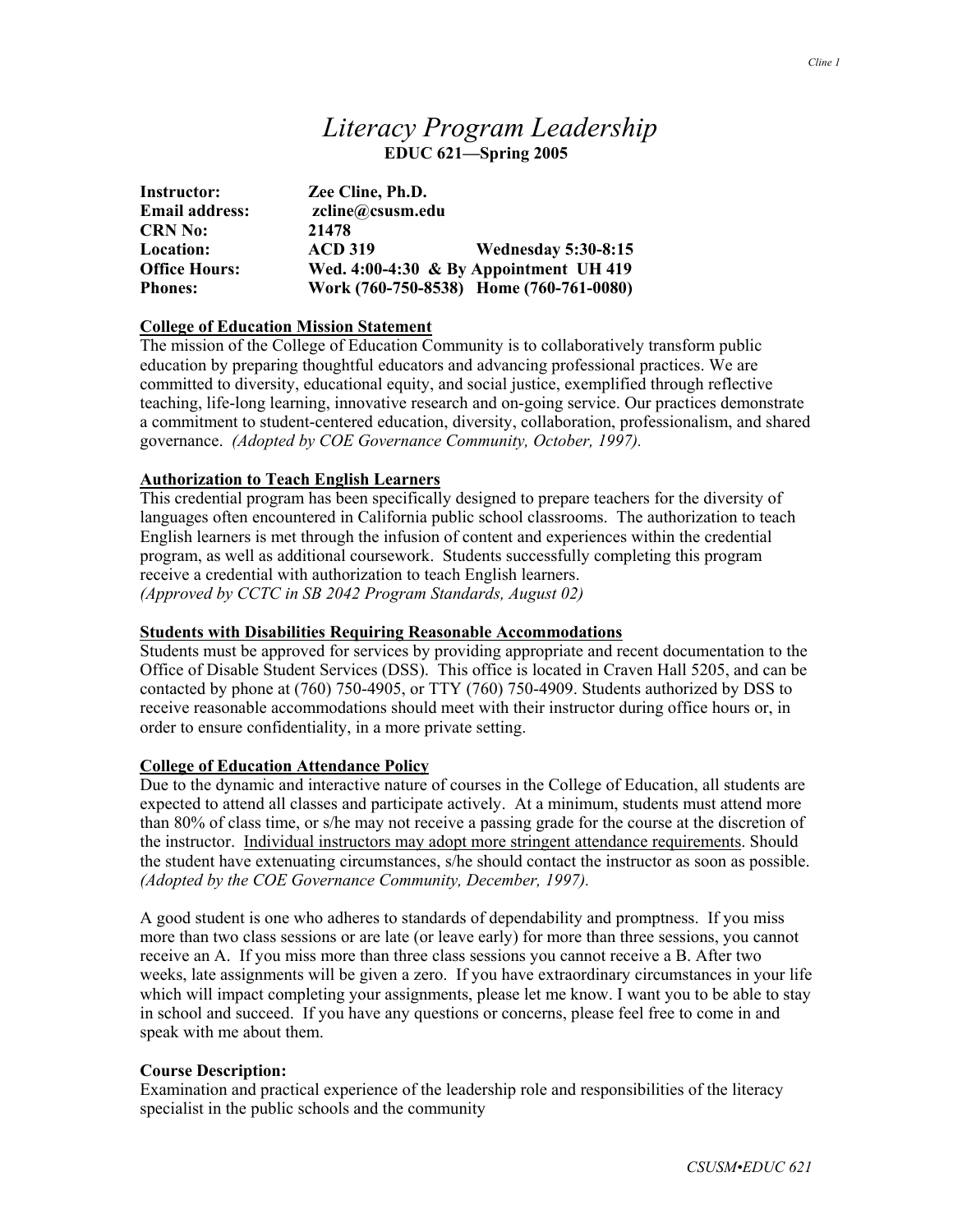### **Standard Alignment:**

The course objectives, assignments, and assessments have been aligned with the CTC standards for Reading Certificate. Please be sure to incorporate artifacts from this class into your final comprehensive portfolio. The following standards are addressed in this class:

### Standard 4

Planning and Delivery of Reading Instruction Based on Assessment

The program provides opportunities for each candidate to participate in the ongoing assessment and evaluation of students' reading and writing, including speakers of English and English language learners. Each candidate masters the planning and delivery of appropriate reading and writing instruction, based on formal and informal assessment and evaluation results, to meet the reading and writing needs of all students. Instruction in the program includes extensive candidate experience in the assessment and evaluation of student reading and writing, and emphasizes the relationship between assessment and instruction.

#### Standard 5

Intervention Strategies at Early and Intermediate Reading Levels

The program provides each candidate with knowledge of and ability to apply instructional models and strategies that align with ongoing assessment results. The program focuses on research-based intervention models that are effective at early and intermediate reading levels.

#### Standard 9

Curriculum and Instructional Practices

Each candidate demonstrates effective instructional practices and intervention models and strategies in reading and language arts instruction for English speakers and English learners. Each candidate demonstrates a thorough understanding of the research basis and theoretical foundations for alternative instructional practices and intervention models and strategies, and of fundamental issues related to these professional practices.

Standard 10 Crosscultural Practices

Each candidate demonstrates the ability to respect, understand and teach students who are different from the candidate, including ethnic, cultural, gender, linguistic, and socio-economic differences.

Standard 11 Assessment, Evaluation, and Instruction

Each candidate demonstrates the ability to assess and evaluate students' needs, abilities and achievement by using a variety of measures: formal and informal; individual and group. Each candidate demonstrates the ability to apply what is learned through assessment and evaluation to the development and delivery of appropriate instruction in reading and language arts.

#### **CSTP Alignment:**

This course is designed to help teachers seeking the Reading Credential to develop the skills, knowledge, and attitudes necessary to assist schools and district in implementing an effective literacy program. The successful candidate will be able to merge theory and practice in order to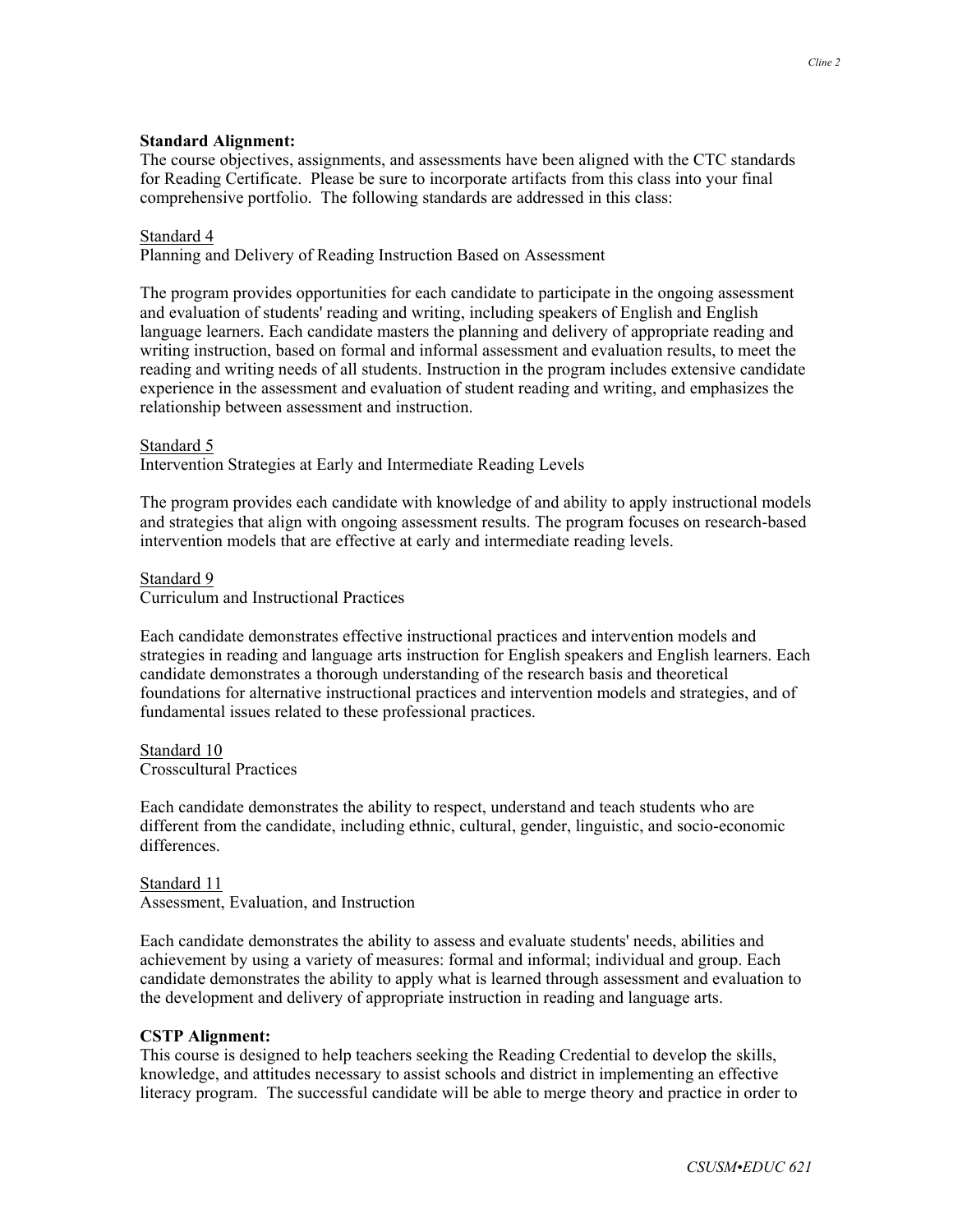Primary Emphasis  $CSTP \# 3$ Assessing Student Learning

Secondary Emphasis: CSTP #6 Developing as a professional educator

## **Course Objectives**:

The Successful Candidate will be able to merge theory and practice in order to implement a comprehensive and balanced reading and language arts program in their classroom, district, and community. The successful candidate will demonstrate skilled knowledge in the following areas:

- How to examine critical issues that will affect their schools and districts.
- How to work collaboratively with a variety of community members who have different agendas for literacy of children
- How to work effectively with Board members
- How to plan and deliver quality professional development activities
- How to support fellow staff members during the decision making process
- How to guide a group toward shared decision making

## **Required Texts:**

GORDON (2004)-- PROFESSIONAL DEVELOPMENT FOR SCHOOL IMPROVEMENT HUBBARD (2003)-- ART OF CLASSROOM INQUIRY REV

## **Optional Texts**

BLANCHARD (2002)-- WHALE DONE (FREE PRESS) JOHNSON (2003)-- THE PRESENT JOHNSON (1998)-- WHO MOVED MY CHEESE (PUTNAM) LUNDIN (2000)-- FISH (HYPERION)

## **Assessment:**

Final grades will be based upon the student's ability to demonstrate knowledge in the area of literacy development as it applies across the curriculum. Participation in all course activities is a CORE expectation. Grades will be based upon the following points:

| <b>Inquiry Research Project</b>         | 20 pts |
|-----------------------------------------|--------|
| Choice Assignment                       | 20 pts |
| Literature Circle Assignment            | 20 pts |
| Workshop Project/Curriculum Development | 40 pts |

## **Assignments:**

## **Inquiry Research Project (20 pts)**

As a reading specialist, you will be asked to assist teachers in developing inquiry projects to see if the students are learning the required standards within your class and curriculum. Please design an inquiry research project to help a group of children who share a common difficulty in reading/language arts. For this project, please select a group of students who need help in a language arts area and design a research project for the group.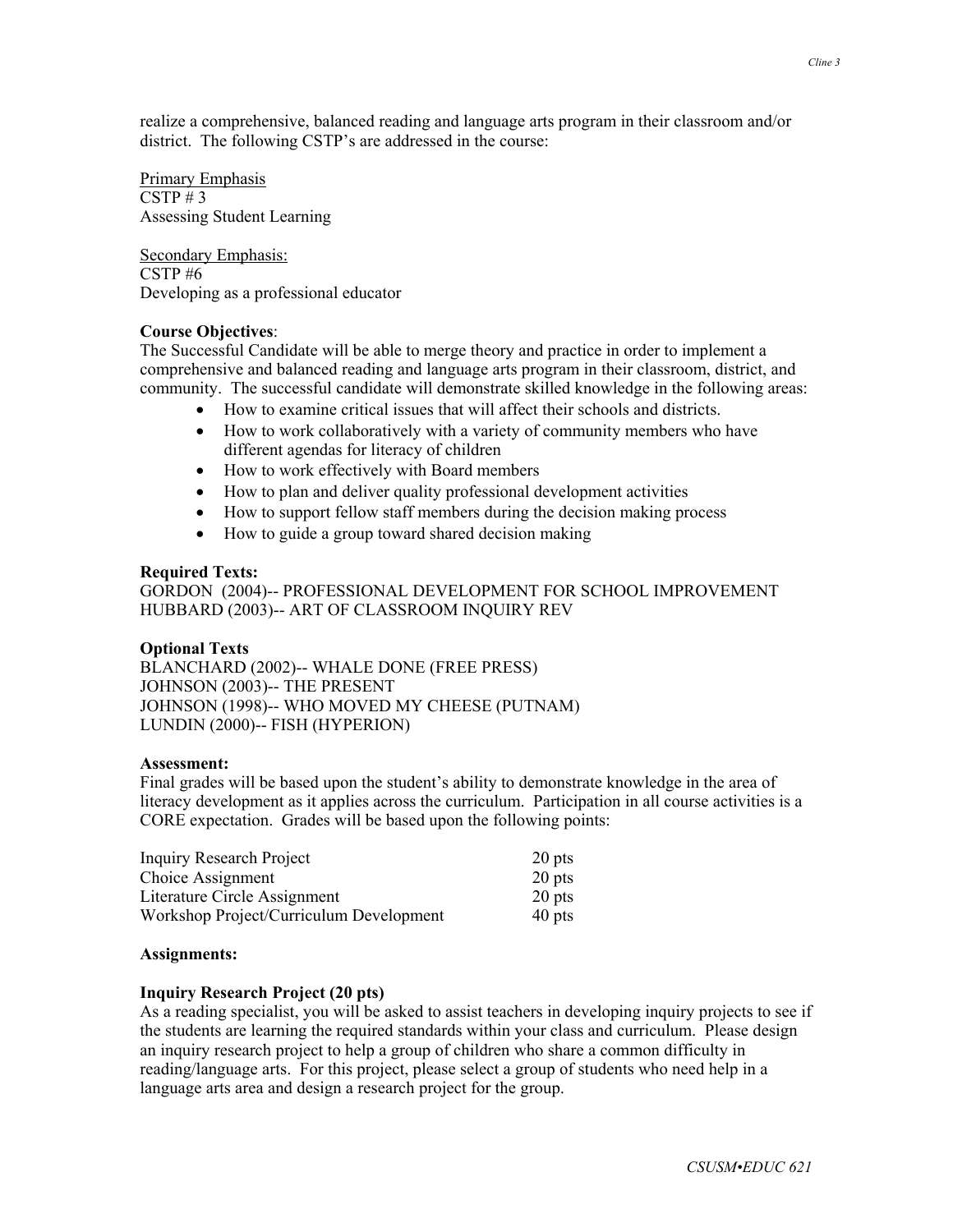Please prepare a 6 to 10 page paper about an inquiry project you can try with a small group of students needing to improve their reading ability. The paper should include the following:

- 1. A question that you would like to answer regarding the students' language arts abilities
- 2. A system for collecting data to help you answer the question
- 3. An intervention that you will try that will address the issues or concerns raised by the data collected
- 4. A system for analyzing the data you collected
- **5.** A reflection on the process that you followed—what did you discover? What would you do differently? How will you be able to use the knowledge you acquired? How can you actually implement your research design?

**Due DATE: Week 5**

#### **Optional Assignment: Please complete one of the following**

### **Evaluation of "A Child Becomes a Reader" (20 Points)**

This project is one in which you will most likely engage as a reading specialist. You will be asked to lead and facilitate the group who is evaluating the language arts materials in your district. California has a cycle of seven years between adopted materials. You will need to know how to evaluate language arts materials.

• Schools also spend their budget on ancillary materials. Sometimes those are materials that support special intervention programs in a district such as Title I, English Language Learners or other areas designated by district curriculum directors or school boards. Visit the nifl.gov website and download the "Guide for Young Readers-B to Grade 3"

Please prepare a 2 to 3 page paper that addresses the following:

- Visit the CDE website and find the Criteria for Evaluating the Language Arts Adoption or create your own criteria.
- Using these criteria as a guide, evaluate these guides for usability, diversity, appeal to parents and teachers, curriculum, advice, and research stability.
- Rate the materials your are evaluating according to a rubric that you develop.
- Write a recommendation on whether of not you think these should be recommended to parents in your district and what you think would be the outcome.

#### **Evaluation of the Latino Summit/API Data**

As a reading specialist, you will often be asked to look at data and make judgments regarding the data and the implications of the results. For this assignment, work with two data sets, the Latino Summit data (SDCOE) and the API scores (CDE). Both of these data sets are available on line. Write a 2 to 3 page paper that answers the following questions:

- Download a copy of each data set and analyze the data for the strengths and challenges of the school and or district.
- Compare the information in each data set—do they match or are there discrepancies?
- Tell the story behind the data—what story is the data telling? What story is missing?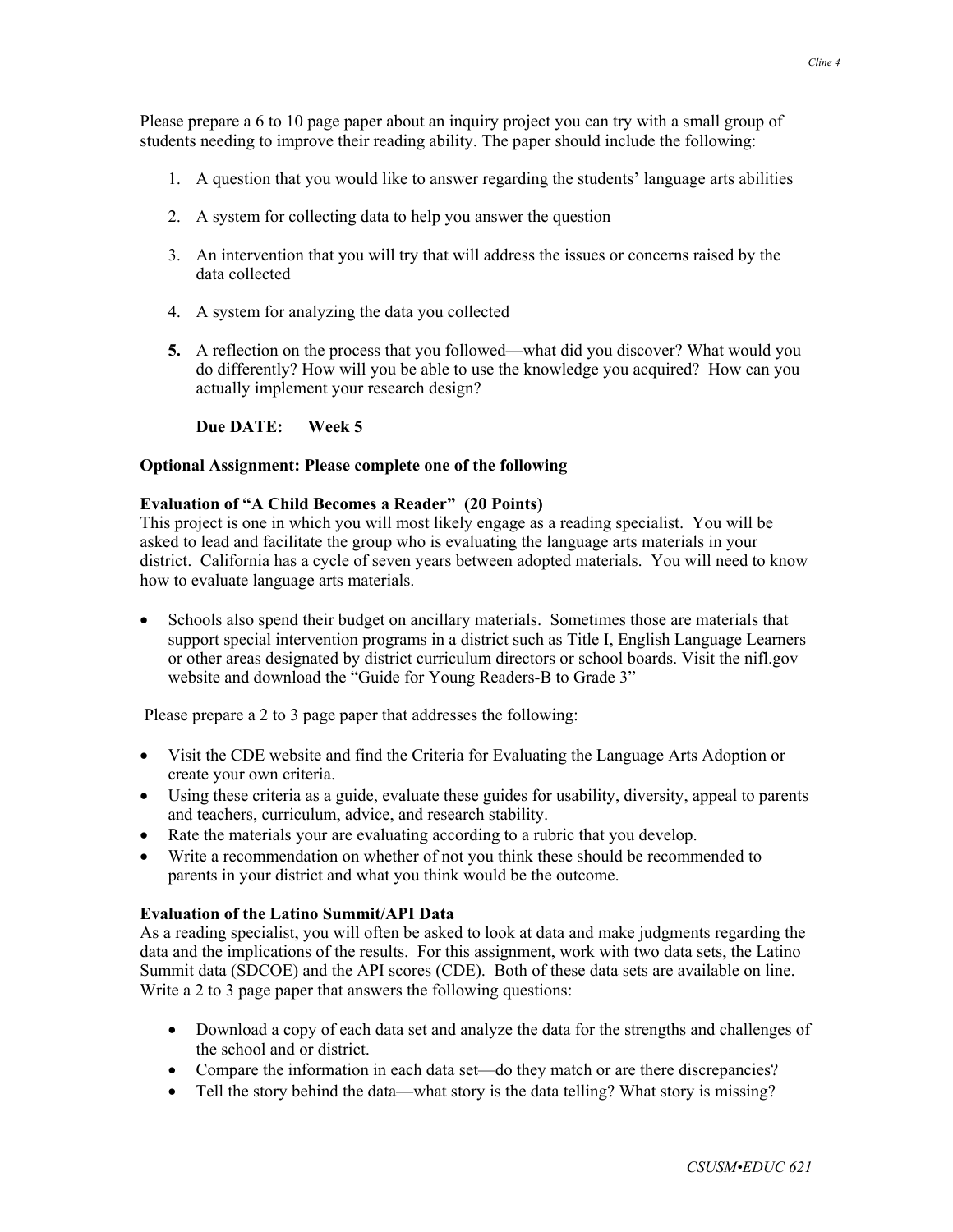- What is the focus from the data?
- What other information would you need or want in order to be able to make recommendations for the program?

#### **Attend a Conference or Seminar**

Attend a conference, seminar or workshop outside of your district this semester and write a 2 to 3 page reflection on what you have learned that will help you in a leadership role. Reflect on strategies you can help teachers with or new ideas you can bring to the school, or a staff meeting topic you could engage in. Think about how you can help bring quality staff development to your school or your district.

## **Due DATE: Week 7**

### **Literature Circle Assignment (20 pts)**

Each one of you will be responsible for participating in a Literature Circle Discussion in a group using one of the Optional Texts. You should each take turns with each of the roles. The 7 roles include 1) Discussion Director, 2) Passage Master, 3) Word Wizard, 4) Connector, 5) Summarizer, 6) Illustrator, and 7) Investigator. In your groups, you will keep track of each section read and the roles each person played. The work completed by each individual for each section should be turned in. Your readings should be divided into at least 4 sections and each person should have an opportunity to perform each role at least once. I suggest the following format, however, if you group would like to try a different format, please check with me and you can implement it. Be prepared to do a 15 to 20 minute book chat on the book-due date to be negotiated.

| Section  | Section 1 | Section 2 | Section 3 | Section 4 |
|----------|-----------|-----------|-----------|-----------|
| Person 1 | DD & PM   | WW & C    | S & I     |           |
| Person 2 |           | DD& PM    | WW & C    | S & 1     |
| Person 3 | S& I      |           | DD & PM   | WW & C    |
| Person 4 | WW & C    | S & I     |           | DD & PM   |

## **Due DATE: Book Chat-Week 11 Due DATE: Written Component-Week 11**

#### **Workshop Project/ Curriculum Development (40 pts)**

You will need to design and present a standards based literacy workshop for your colleagues. Please choose a literature book and write a comprehensive curriculum packet for the literature book—please follow a model, such as the Young Reader Medal Books comprehensive units. Please include in your units the standards you will be addressing, the grade levels it will be appropriate for, at least 8 different activities that integrate listening, speaking, reading, and writing, and an evaluation component to ensure that all students are achieving the standards being addressed.

In addition to your curriculum packet, please assume that you will be presenting this workshop at a conference and include the following:

- A) A catalog description for your workshop
- B) An opening for your workshop
- C) Closure for your workshop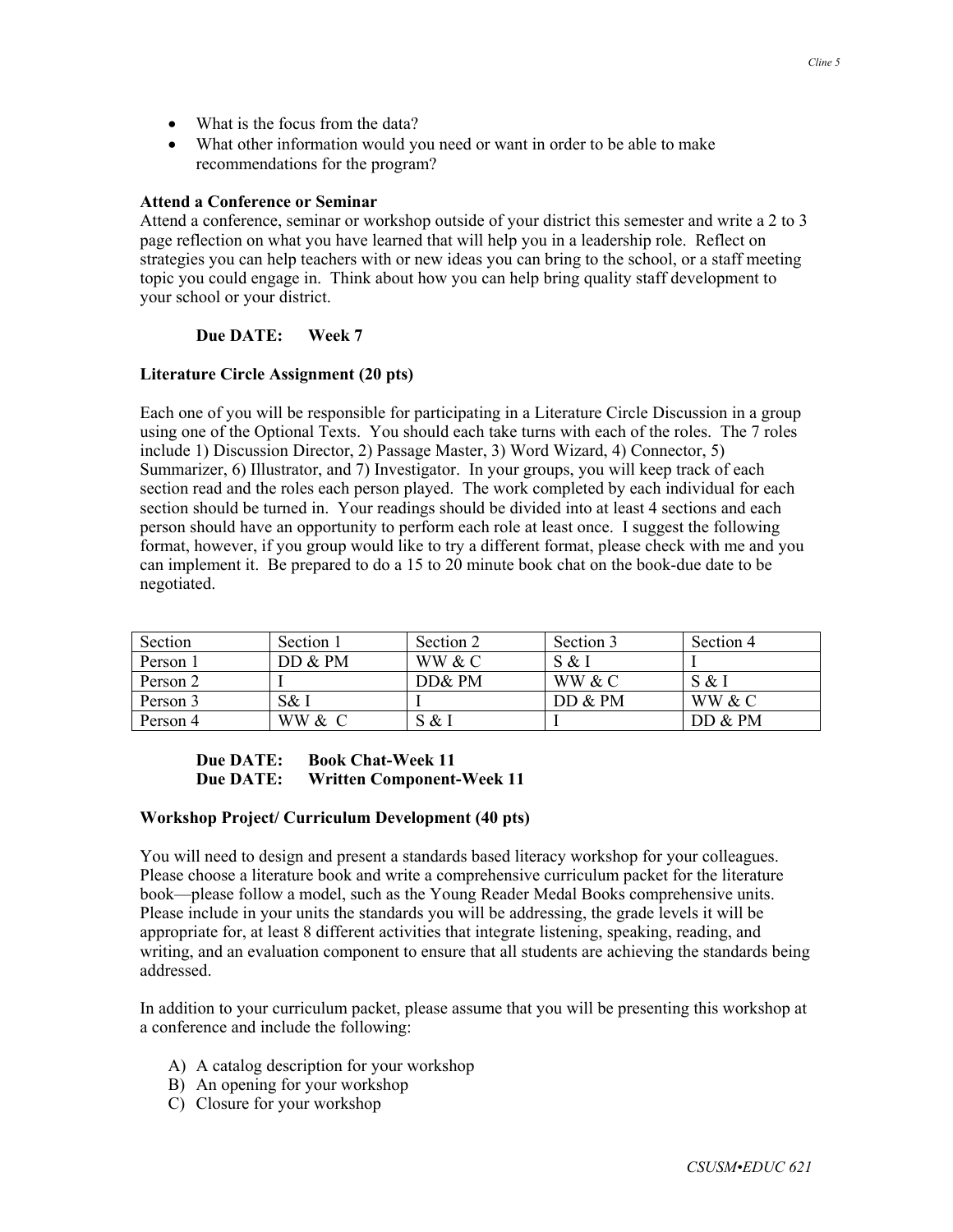## D) An evaluation form for the workshop

You may work on this project in teams for the presentation-the presentation should include the following and be no longer than 45 minutes long:

A) Opening

B) Closure

C) Evaluation

**Due DATE:** Presentations (TBA)<br> **Due DATE:** Written Component-**Written Component- Week 14**